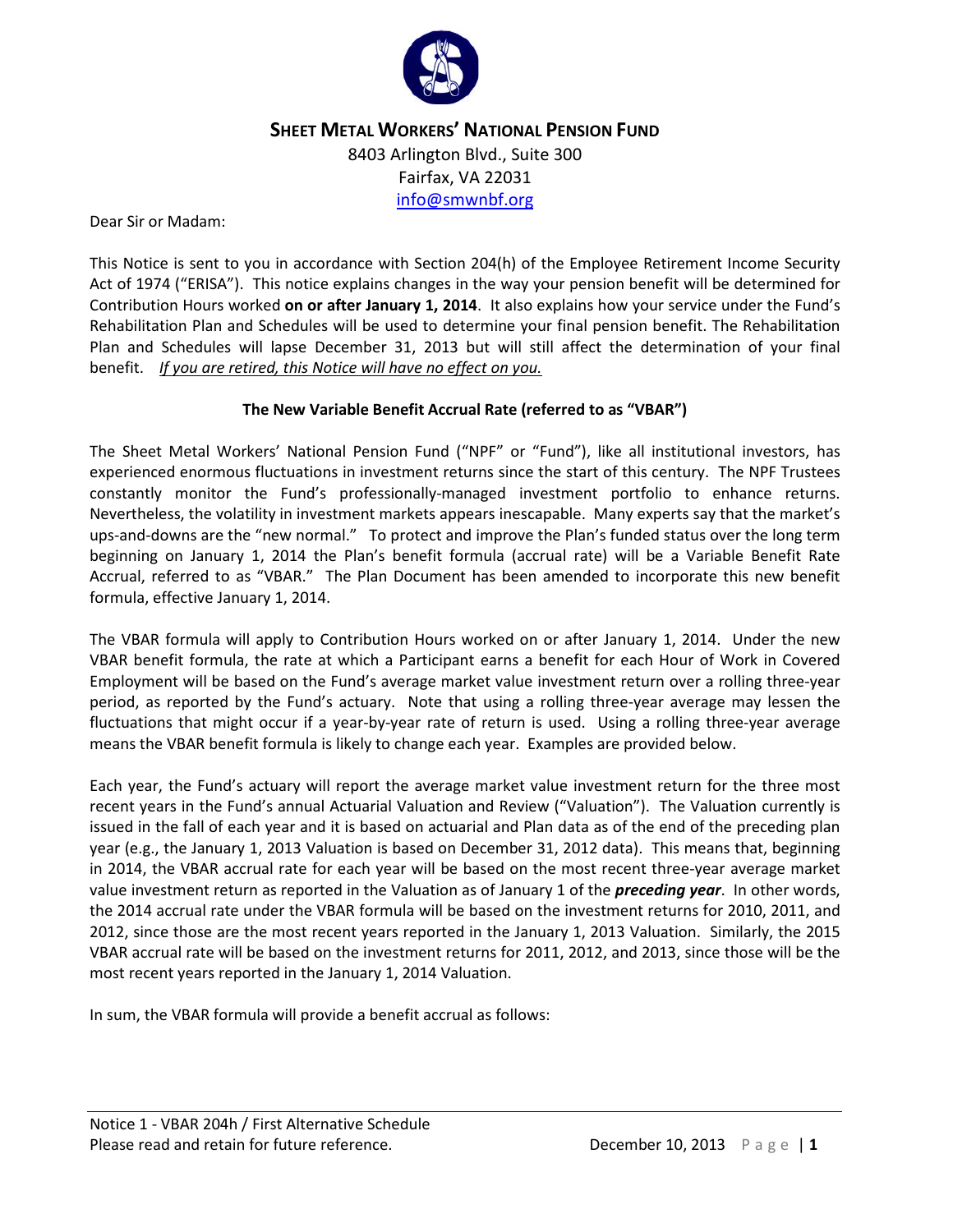| IF, the three-year average market value investment<br>return percentage reported in the preceding Plan<br>Year's Actuarial Valuation and Review is: | THEN, the VBAR rate of Accrual for the<br><b>Plan Year will be:</b> |
|-----------------------------------------------------------------------------------------------------------------------------------------------------|---------------------------------------------------------------------|
| 10% or higher                                                                                                                                       | 1.25%                                                               |
| 8.5% or higher, but less than 10%                                                                                                                   | 1.0%                                                                |
| 6.5% or higher, but less than 8.5%                                                                                                                  | 0.75%                                                               |
| Greater than 0%, but less than 6.5%                                                                                                                 | 0.5%                                                                |
| 0% or less                                                                                                                                          | 0%                                                                  |

Note also:

- $\triangleright$  If your Collective Bargaining Agreement's Contribution Rate is a 55/30 Rate, the accrual will be 70% of the amounts listed above.
- $\triangleright$  The VBAR benefit formula will apply to all Contribution Hours in a Plan Year.

Below is an illustration of how the VBAR formula will work for Contribution Hours worked in 2014. The **January 1, 2013 Valuation** shows that the average market value return percentage for the three years 2010, 2011 and 2012 was 8.25%. [14.48% (2010 Plan Year) + **-**1.72% (2011 Plan Year) + 11.98% (2012 Plan Year)  $\div$  3 = 8.25%].

Because this 3-year average return is less than 8.5% but greater than 6.5%, the Applicable Percentage under VBAR for 2014 is 0.75%.

Illustrating the VBAR Formula in hypothetical examples --

# **EXAMPLE 1: for a non-55/30 Contribution Rate Worked in 2014 -**

Let's say that Pete worked 1700 hours in Covered Employment during the 2014 Plan Year and his Employers were required to contribute \$4.00 per hour worked to the NPF. For 2014, Pete's Normal Retirement Pension benefit (65) is determined as follows:



Prior to the change to VBAR, the Plan Document, including the Rehabilitation Plan and Schedules, provided a fixed accrual rate to determine a Participant's Normal Retirement Pension benefit, which took into consideration the number of Contribution Hours (Hours of Work in Covered Employment) a Participant worked. Under the First Alternative Schedule, a Participant's accrual rate was 1.5% of contributions up to 1200 hours, and .7% on contributions in excess of 1200 hours. NOTE: If the Contribution Rate includes a 55/30 Rate (see Example 2), this amount is further reduced by 30% for the elimination of early retirement age reductions for eligible Participants.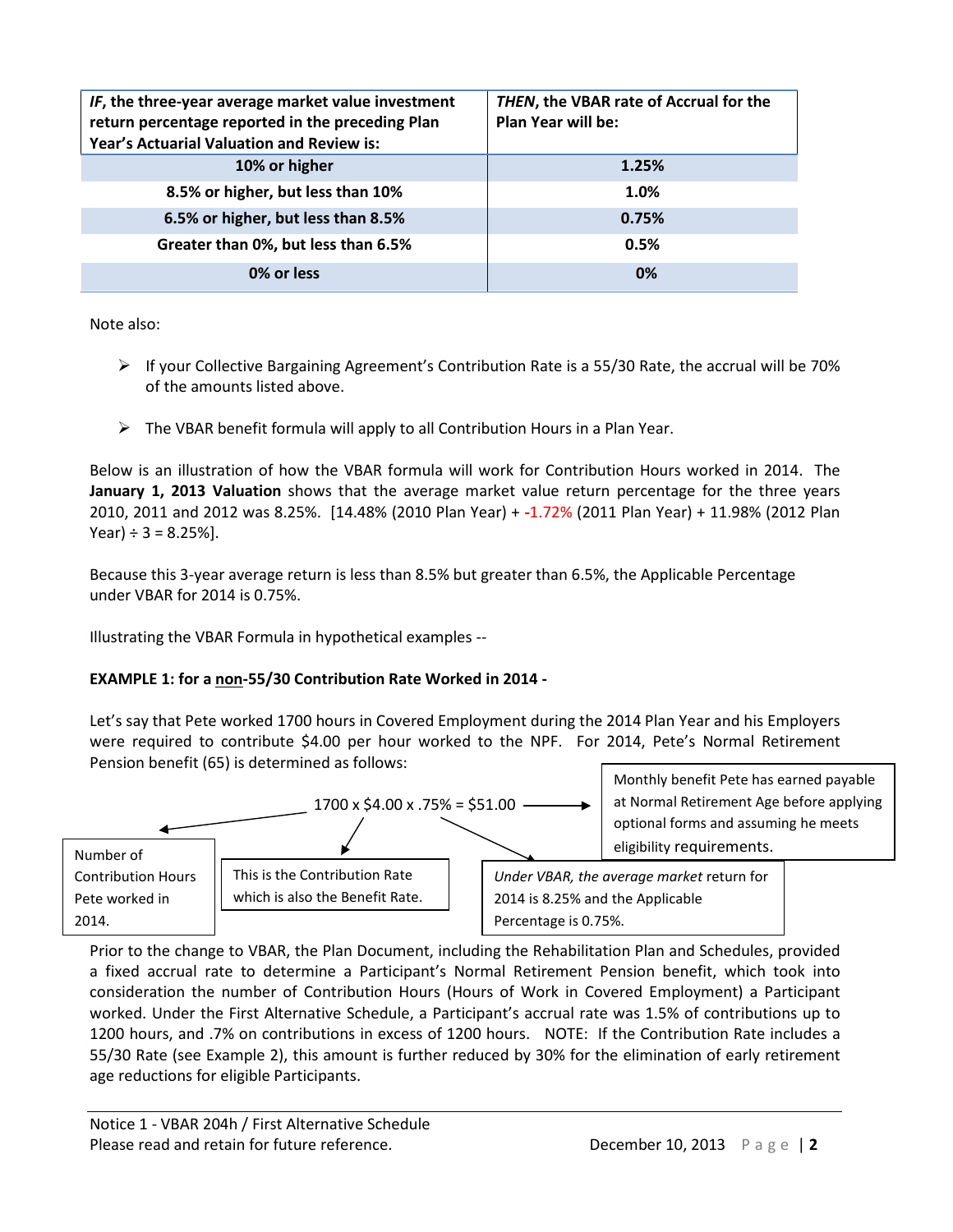Before this change, Pete's Normal Retirement Pension benefit would have been determined as follows:

| 1200 hours x \$4.00 | $=$ | \$4800.00 |
|---------------------|-----|-----------|
| \$4800 x 1.5%       | $=$ | \$72.00   |
| 500 hours x \$4.00  | $=$ | \$2000.00 |
| \$2000 x .7%        | $=$ | $S$ 14.00 |

\$72.00 + \$14.00 = a Normal Retirement Benefit - \$86.00

In this example, Pete's Normal Retirement Pension benefit increased by \$86.00 per month which is payable at Normal Retirement Age (65).

## **EXAMPLE 2: for a 55/30 Rate Worked in 2014 -**

Let' say that John worked 1700 hours in Covered Employment during the 2014 Plan Year and his Employers were required to contribute \$6.00 per hour worked to the NPF. Also suppose, John's Local had adopted the 55/30 Pension. For 2014, John's Normal Retirement Pension benefit is determined as follows:



Before this change, John's Normal Retirement Pension benefit would have determined as follows:

| 1200 hours x \$4.20 (\$6.00 less 30%) = \$5040.00 |              |
|---------------------------------------------------|--------------|
| \$5040 x 1.5%                                     | $=$ \$ 75.60 |
| 500 hours x \$4.20 (\$6.00 less 30%) = \$2100.00  |              |
| \$2100 x .7%                                      | $=$ \$14.70  |

\$75.60 + \$14.70 = \$90.30 -- John's Normal Retirement Pension benefit

In this example, John's Normal Retirement Pension benefit would have increased by \$90.30 per month which is payable at Normal Retirement Age (65).

### **Working under Different Schedules under the Rehabilitation Plan**

As you know, the Fund has been in critical status and operated under a Rehabilitation Plan from 2008 through the present. It now appears likely that the Fund will emerge from critical status in 2014. Assuming this does happen, the Rehabilitation Plan and its Schedules no longer apply to Covered Employment worked on or after January 1, 2014. According to NPF records, it looks like you primarily worked under the Rehabilitation Plan's First Alternative Schedule in your Home Local Union. However, in rare cases a Participant works a lot of hours in an area other than his Home Local. When this occurs, the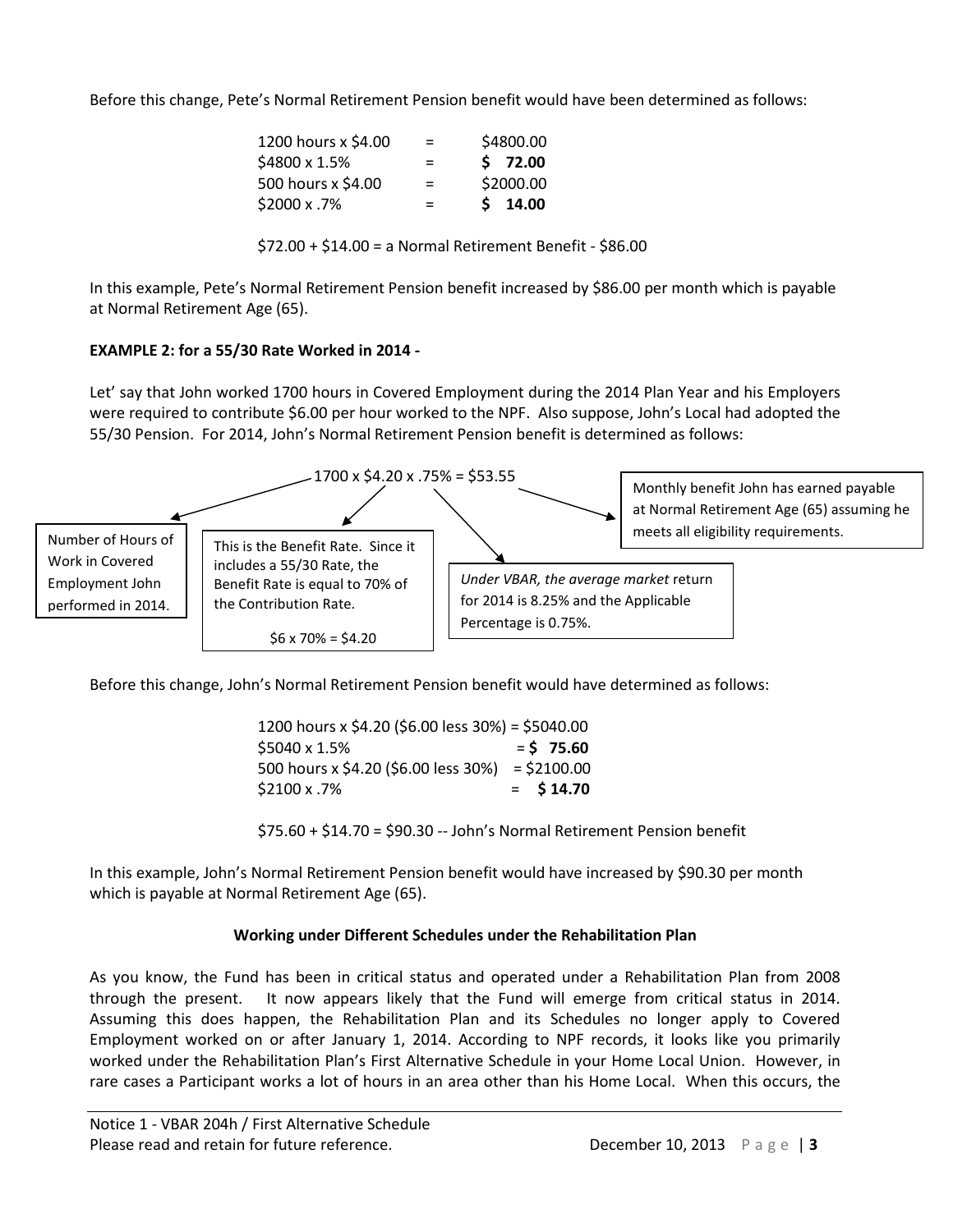Fund needs to identify the applicable Rehabilitation Plan Schedule when pension benefits are determined in the future.

The Rehabilitation Plan provides that if a Participant has worked under a different Schedule than his Home Local Schedule, the Participant's benefit adjustments (e.g., early retirement pension benefits, 60 Certain Payments, and other payment options) would be determined under his Home Local Schedule, *unless* he has 3500 or more Hours of Work in Covered Employment under a different Schedule within a five (5) consecutive Calendar Year period preceding the date on which his benefit is being determined (e.g., benefit statements, notices, Effective Date of Pension, etc.). If a Participant retires on or after January 1, 2014, then this provision will no longer apply. The Plan Document/Rehabilitation Plan has been amended to address this.

This change is effective January 1, 2014. If a Participant with an Effective Date of Pension on or after January 1, 2014 had Contribution Hours before 2014 that were under a job classification that was covered by a Rehabilitation Plan Schedule different from his "Home Local Schedule," all of his Contribution Hours will be deemed to have been worked in a classification of employment that was covered under his "Home Local Schedule," unless he had 3500 or more Hours of Work in Covered Employment under a different Rehabilitation Plan Schedule within a five (5) consecutive Calendar Year period preceding the date the Plan ceased to be in Critical Status (i.e., the 2014 Plan Year). In that case, the Participant's Contribution Hours before January 1, 2014 will be deemed to have been worked in the classification of employment that was covered under such other Rehabilitation Plan Schedule.

Therefore, for Effective Dates of Pension on or after January 1, 2014, the types of early retirement pensions (e.g., Unsubsidized Early Retirement Pension, Special Early Retirement Pension, 55/30 Pension, etc.) that apply to benefits earned before January 1, 2014 will be based on the Participant's Home Local Schedule, unless he had 3500 or more Hours of Work in Covered Employment under a different Rehabilitation Plan Schedule within a five (5) consecutive Calendar Year period preceding January 1, 2014. The same rule applies to the 60 Certain Payment and Pop-Up (reversion) options for benefits accrued before January 1, 2014. The types of early retirement pensions and optional forms (e.g. 60 Certain Payment and Pop-Up options) payable on benefits accrued after January 1, 2014 will depend, in part, on whether required Contribution Rate increases continue to be made for Plan Years beginning on or after January 1, 2014, which will be explained further in a later Notice.

As used above, the term "Home Local Schedule" means the Rehabilitation Plan Schedule, or the Rehabilitation Plan "No Increase<sup>[1](#page-3-0)</sup>" benefit adjustments, that applied to the Participant's bargaining unit under the Collective Bargaining Agreement negotiated by the Local Union, which regularly represents the Participant for the purpose of collective bargaining.

For more information, go to the NPF website [www.smwnpf.org;](http://www.smwnpf.org/) email the Fund Office a[t info@smwnbf.org;](mailto:info@smwnbf.org) write to the address in the letterhead; or call 800-231-4622.

<span id="page-3-0"></span> $\frac{1}{1}$  $1$  The "No Increase" benefit adjustments occur while the Fund is in critical status when Contribution Rate increases were not made under one of the Alternative Schedules. When this occurs benefits adjust as follows: the rate of accrual in effect under the Expired CBA decreases; subsidized early retirement benefits payable before age 62 are eliminated; optional forms of benefits – the 60 Certain Payment Option and the pop-up feature – will no longer be available; and, disability benefits will be limited to the amount of the Participant's Normal Retirement Benefit, fully reduced (unsubsidized) to the level that would be payable at age 55. For additional details, go to [www.smwnpf.org](http://www.smwnpf.org/) and click on Rehabilitation Plan, then open the Rehabilitation Plan.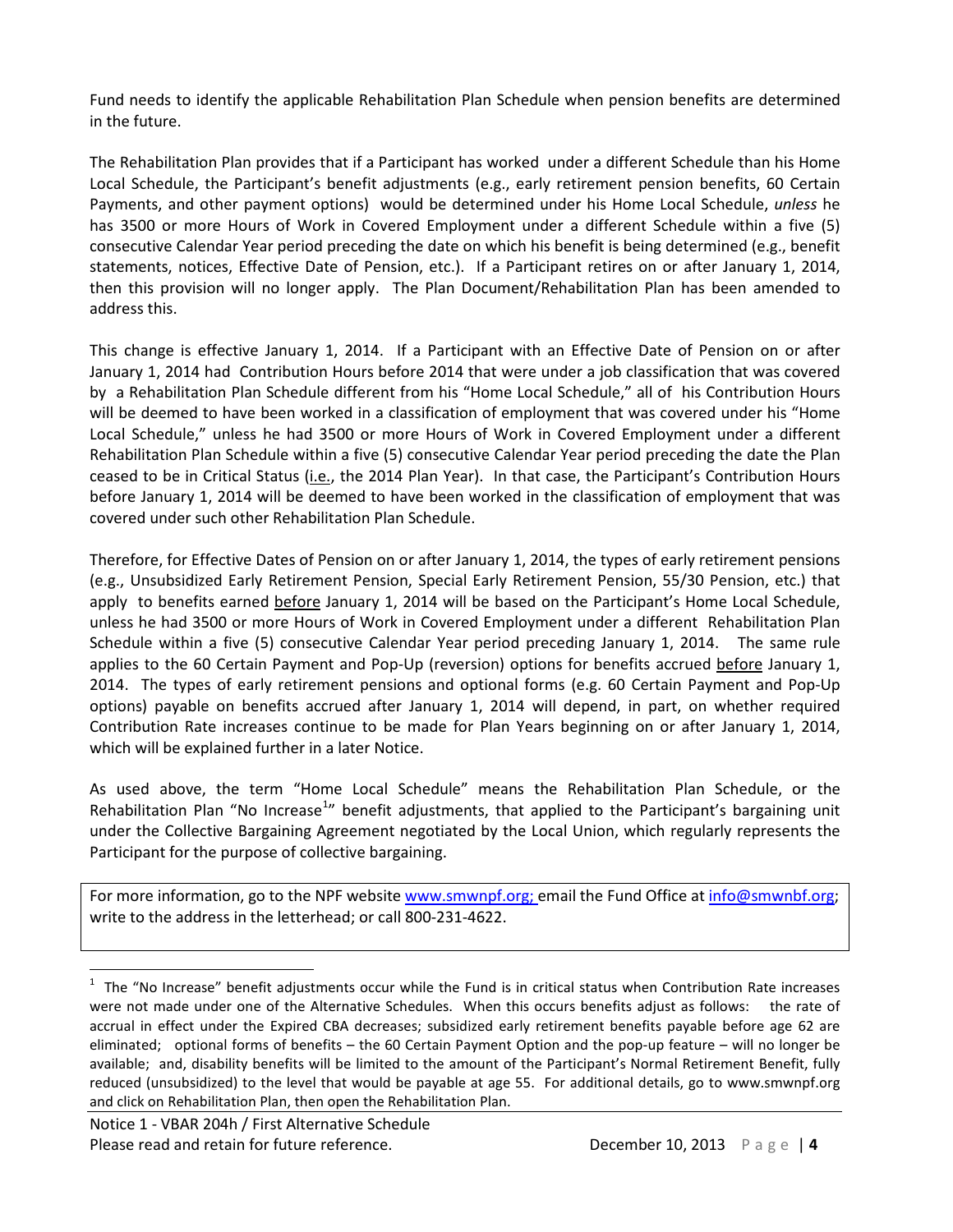#### **Information on a Participant's Rights and Remedies**

Federal law requires that this Notice contain information as to the rights and remedies of Participants and Beneficiaries. Fund Participants have certain rights and protections under the Employee Retirement Income Security Act of 1974 (ERISA), as amended. ERISA provides that all Participants have certain rights, including the following –

### *Receive Information about the Pension Fund and Benefits*

#### You have the right to:

Examine, without charge, at the Fund Office all documents governing NPF. These include the Rehabilitation Plan and Schedules, previous notices issued in connection with the Rehabilitation Plan, the Plan Document and Summary Plan Description, the Annual Funding Notice, periodic actuarial reports and other financial information and summaries, Collective Bargaining Agreements, any application for extension of amortization periods to the Secretary of Treasury and the Secretary's determination on that application, and a copy of the latest annual report (Form 5500 Series) filed by NPF with the U.S. Department of Labor and available at the Public Disclosure Room of the Employee Benefits Security Administration (EBSA) of the U.S. Department of Labor, 200 Constitution Avenue, NW, Suite N-1513, Washington, DC 20210, 202.693.8673.The Fund's address is listed below and on this letterhead.

- Obtain, upon written request to the Board of Trustees, copies of documents governing the NPF's operation. These include the Rehabilitation Plan and Schedules, all previous notices issued in connection with the Rehabilitation Plan, the Plan Document and Summary Plan Description, Summary of Material Modifications, the Annual Funding Notice, periodic actuarial reports, and other financial reports, information and summaries, Collective Bargaining Agreements, the latest annual report (Form 5500 Series), any application for extension of amortization periods to the Secretary of Treasury and the Secretary's determination on that application. There may be a reasonable charge for copies.
- Receive the Annual Funding Notice. This notice provides information regarding the Fund's funding levels, assets and liabilities, number of Participants and a description of the benefits eligible to be guaranteed by the PBGC and an explanation of the limits on the PBGC guarantee and other information.
- Obtain at no charge, a statement telling you whether you have a right to receive a pension at Normal Retirement Age (age 65) and if so, an estimate of benefits at Normal Retirement Age (age 65) if you stop working under NPF now. If you do not have a right to a pension, the statement will explain why that is. A written request for a statement must be made and the Fund need only provide one statement every 12 months.
- Obtain at least once every 3 years, a pension benefit statement showing your nonforfeitable accrued benefit provided that an employer maintaining the plan at the time the statement is to be furnished employs you. You may also obtain such a statement upon written request.

Note also that if you have a filed an application for vesting information with the Fund Office, you can get an estimate of your benefit at Normal Retirement Age by going to the NPF website www.smwnpf.org and click on "Participant Sign in" section.